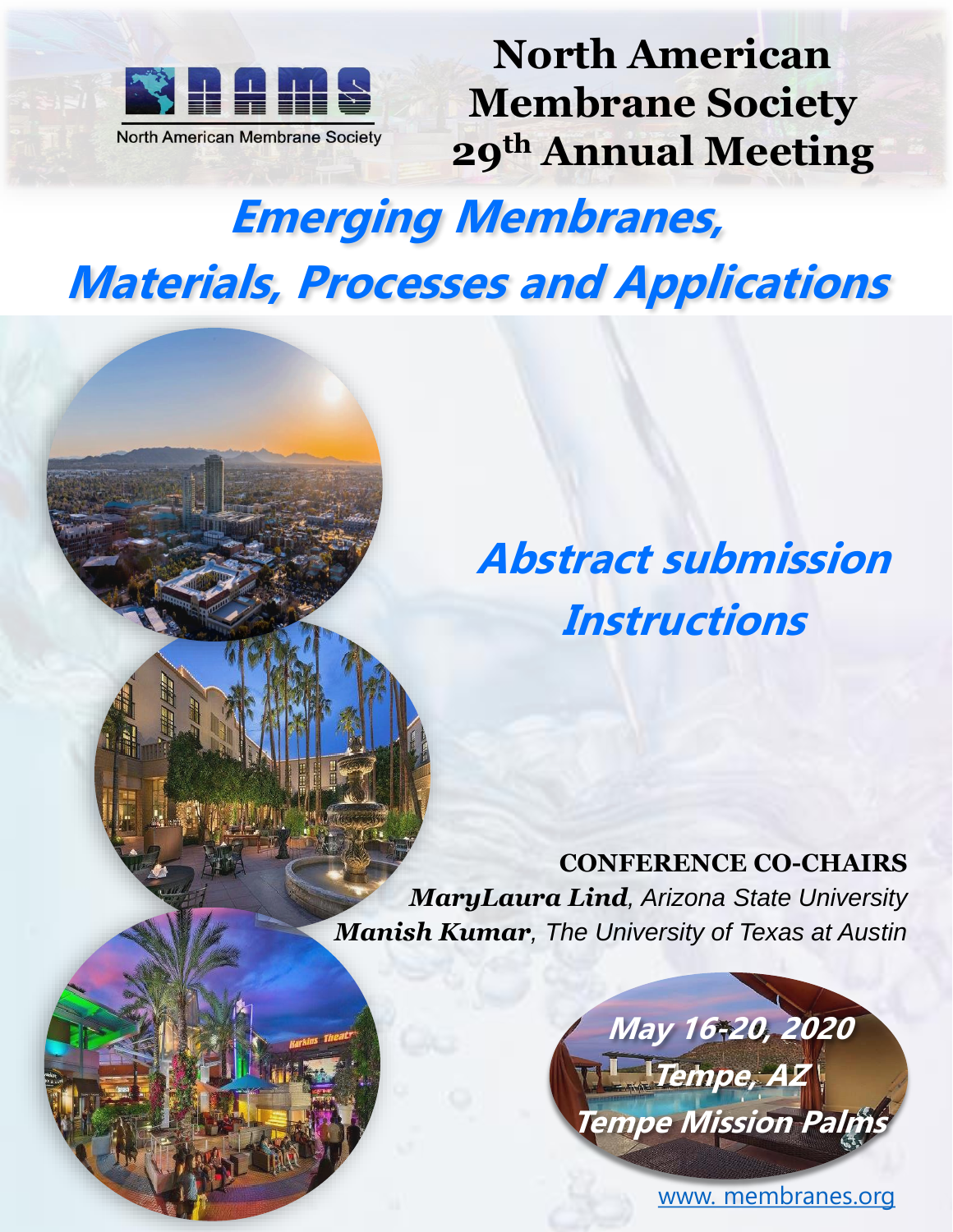### **NAMS Abstract Submission Instruction**

About Microsoft's Conference Management Toolkit (CMT) for managing academic conferences:

<https://cmt3.research.microsoft.com/About>

2020 NAMS CMT site (29th Annual Meeting of the North American Membrane Society (NAMS)

[https://cmt3.research.microsoft.com/NAMS2020](https://cmt3.research.microsoft.com/User/Login?ReturnUrl=%2FNAMS2020)

© 2019 Microsoft Corporation About CMT | Help | Terms of Use | Privacy & Cookies | Request Free CMT Site

| Microsoft CMT                                 |
|-----------------------------------------------|
| Email                                         |
| Email                                         |
| Password                                      |
| Password                                      |
| Log In                                        |
| Forgot your password?<br>New to CMT? Register |
|                                               |
| Microsoft Research                            |
|                                               |

SOMT Support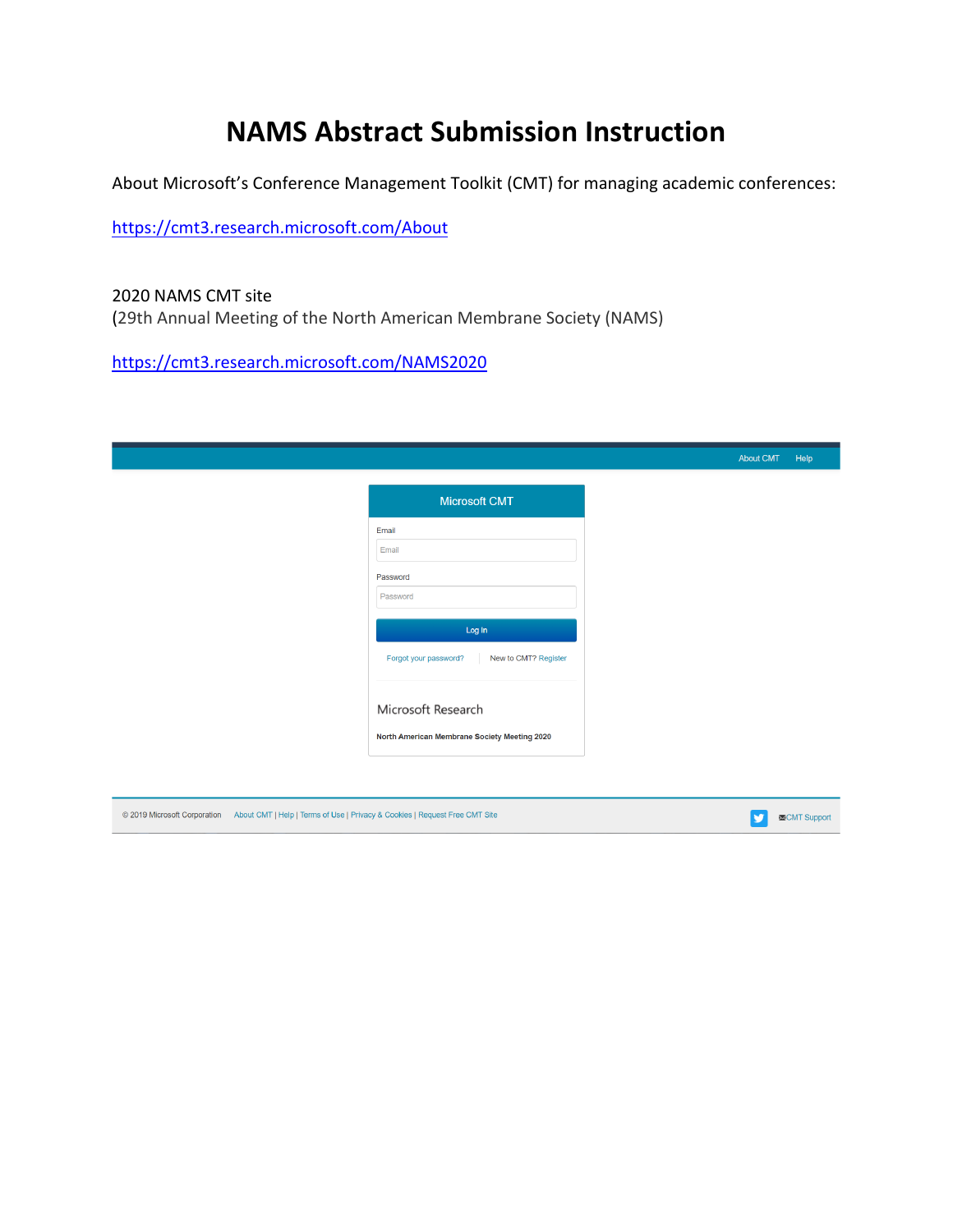## **Create Account (Registration)**

| Login             | Registration                | <b>Reset Password</b>   |                                           |
|-------------------|-----------------------------|-------------------------|-------------------------------------------|
|                   | <b>Create New Account</b>   |                         |                                           |
| Login information |                             |                         |                                           |
|                   |                             |                         |                                           |
|                   | * Email                     | Email                   | This email will be used to login into CMT |
|                   | * Password                  | Password                |                                           |
|                   | * Confirm Password          | <b>Confirm Password</b> |                                           |
|                   | <b>Personal Information</b> |                         |                                           |
|                   |                             |                         |                                           |
|                   | * First Name                | <b>First Name</b>       |                                           |
|                   | <b>Middle Initial</b>       | Initial                 |                                           |

| * First Name        | <b>First Name</b>        |
|---------------------|--------------------------|
| Middle Initial      | Initial                  |
| * Last Name         | <b>Last Name</b>         |
| Nickname            | <b>Nickname</b>          |
| * Organization Name | <b>Organization Name</b> |
| * Country/Region    | Select                   |
| Google Scholar Id   | Google Scholar Id        |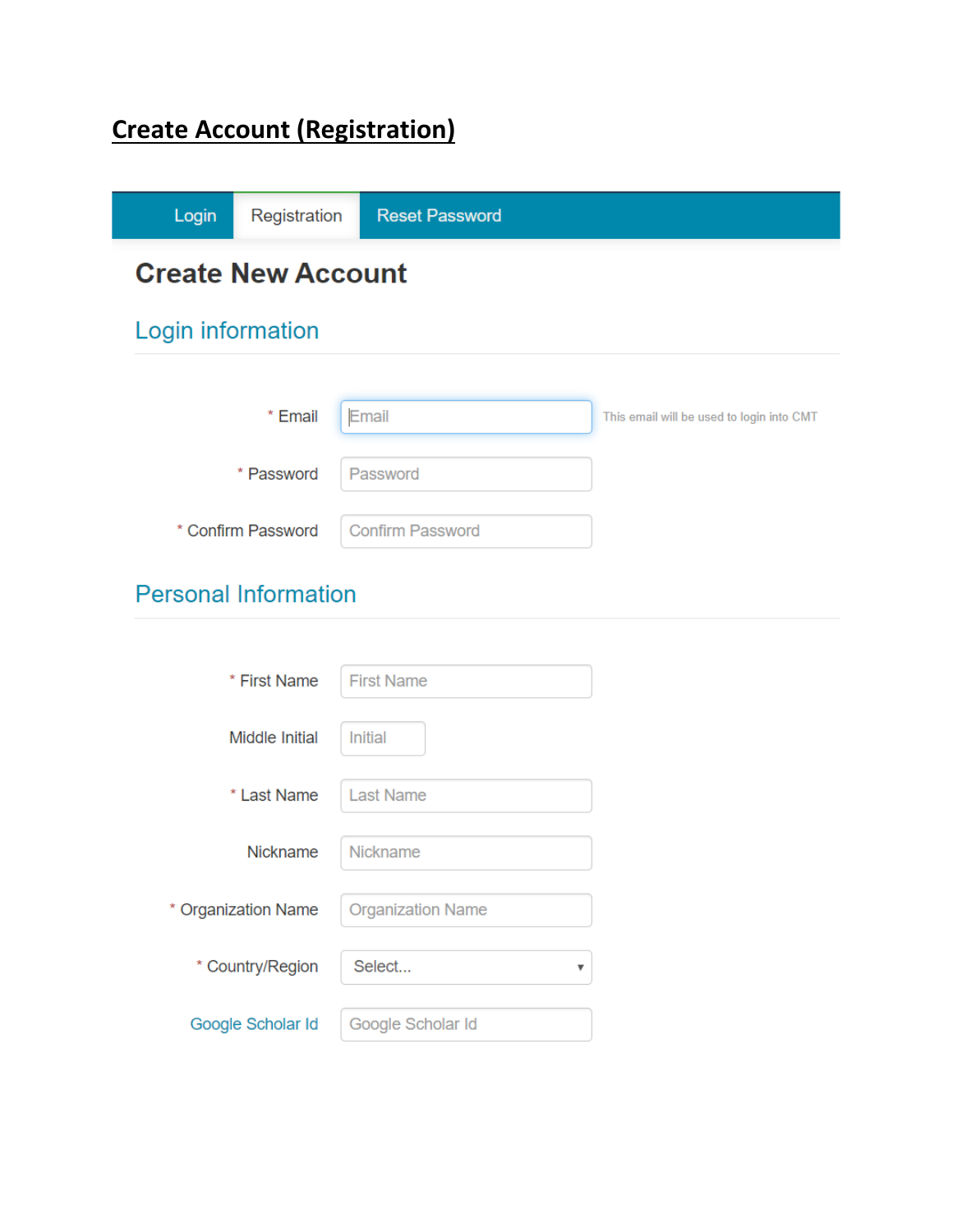### **Abstract Submission**

Submission link : <https://cmt3.research.microsoft.com/NAMS2020/Submission/Index>

- 1. View Welcome Message & Instructions on CMT website
- 2. Create new submission
- 3. Enter title and abstract
- 4. Choose author and add co-authors
- 5. Choose primary subject area (secondary subject area is optional)
- 6. Receive confirmation email and paper status (when review is complete)

#### *Visual Instruction:*

After logging in, 1. View Welcome and Instructions, and 2. Create new submission

| Submissions                                                                           |       | <b>Help Center</b>                                         | Select Your Role: Author - |       | NAMS2020 - | <b>CMT Tester -</b> |
|---------------------------------------------------------------------------------------|-------|------------------------------------------------------------|----------------------------|-------|------------|---------------------|
| <b>Author Console</b>                                                                 |       |                                                            |                            |       |            |                     |
| Please click here to view Welcome Message & Instructions<br>$+$ Create new submission |       | $\alpha$ 1 $\alpha$ $\alpha$<br>$0 - 0$ of $0$<br>$\alpha$ | Show:<br>25                | 50    | 100<br>All | Clear All Filters   |
| Paper ID                                                                              | Title |                                                            |                            |       |            |                     |
| e.g. < 3<br>filter<br>Clear                                                           |       |                                                            | Clear                      | Files |            | Actions             |

 $\prime$ 

#### After hitting 'create new submission' , enter Title and Abstract

| <b>Submissions</b>           |                                                                                                                                                                                                                                                                                                                                                                                                                                                                                                                                                                                                                                                                                                                                                                                                                                                                                                                                                                                                                                                                                                                                                                                                       | Help Center - | Select Your Role: Author ~ | NAMS2020 - | CMT Tester - |
|------------------------------|-------------------------------------------------------------------------------------------------------------------------------------------------------------------------------------------------------------------------------------------------------------------------------------------------------------------------------------------------------------------------------------------------------------------------------------------------------------------------------------------------------------------------------------------------------------------------------------------------------------------------------------------------------------------------------------------------------------------------------------------------------------------------------------------------------------------------------------------------------------------------------------------------------------------------------------------------------------------------------------------------------------------------------------------------------------------------------------------------------------------------------------------------------------------------------------------------------|---------------|----------------------------|------------|--------------|
| <b>Create New Submission</b> |                                                                                                                                                                                                                                                                                                                                                                                                                                                                                                                                                                                                                                                                                                                                                                                                                                                                                                                                                                                                                                                                                                                                                                                                       |               |                            |            |              |
|                              | Thank you for submitting an abstract to the 2020 North American Membrane Society meeting Please note the following submission instructions: 1) Please limit your abstract submission to < 2000<br>characters. 2) Please select a primary subject area that represents the best match for your oral presentation abstract. If your work spans more than one subject area, you may designate a secondary subject<br>area, but your work will first be reviewed by the session chairs in the primary subject area. b) If you wish to be considered ONLY for the poster session, please choose "Poster Session" as your primary<br>subject area. Students are encouraged to submit both oral and poster submissions as there will be a student poster competition (these can be duplicate) 4) Do NOT submit to the award recipient or plenary<br>lecture subject areas unless previously invited. 5) You may edit your abstract up until the abstract submission deadline of Friday 14th February, 2020 at 11:59PM. 6) We expect to notify authors of abstract<br>acceptance by Friday 13th, March 2020. 7) Your abstract will be reviewed by the session chairs and published in the conference program. |               |                            |            |              |
| <b>TITLE AND ABSTRACT</b>    |                                                                                                                                                                                                                                                                                                                                                                                                                                                                                                                                                                                                                                                                                                                                                                                                                                                                                                                                                                                                                                                                                                                                                                                                       |               |                            |            |              |
| * Title                      | Title                                                                                                                                                                                                                                                                                                                                                                                                                                                                                                                                                                                                                                                                                                                                                                                                                                                                                                                                                                                                                                                                                                                                                                                                 |               |                            |            |              |
| * Abstract                   |                                                                                                                                                                                                                                                                                                                                                                                                                                                                                                                                                                                                                                                                                                                                                                                                                                                                                                                                                                                                                                                                                                                                                                                                       |               |                            |            |              |
|                              |                                                                                                                                                                                                                                                                                                                                                                                                                                                                                                                                                                                                                                                                                                                                                                                                                                                                                                                                                                                                                                                                                                                                                                                                       |               |                            |            |              |
|                              |                                                                                                                                                                                                                                                                                                                                                                                                                                                                                                                                                                                                                                                                                                                                                                                                                                                                                                                                                                                                                                                                                                                                                                                                       |               |                            |            |              |
|                              |                                                                                                                                                                                                                                                                                                                                                                                                                                                                                                                                                                                                                                                                                                                                                                                                                                                                                                                                                                                                                                                                                                                                                                                                       |               |                            |            |              |
|                              |                                                                                                                                                                                                                                                                                                                                                                                                                                                                                                                                                                                                                                                                                                                                                                                                                                                                                                                                                                                                                                                                                                                                                                                                       |               |                            |            |              |
|                              | 2000 characters left                                                                                                                                                                                                                                                                                                                                                                                                                                                                                                                                                                                                                                                                                                                                                                                                                                                                                                                                                                                                                                                                                                                                                                                  |               |                            |            |              |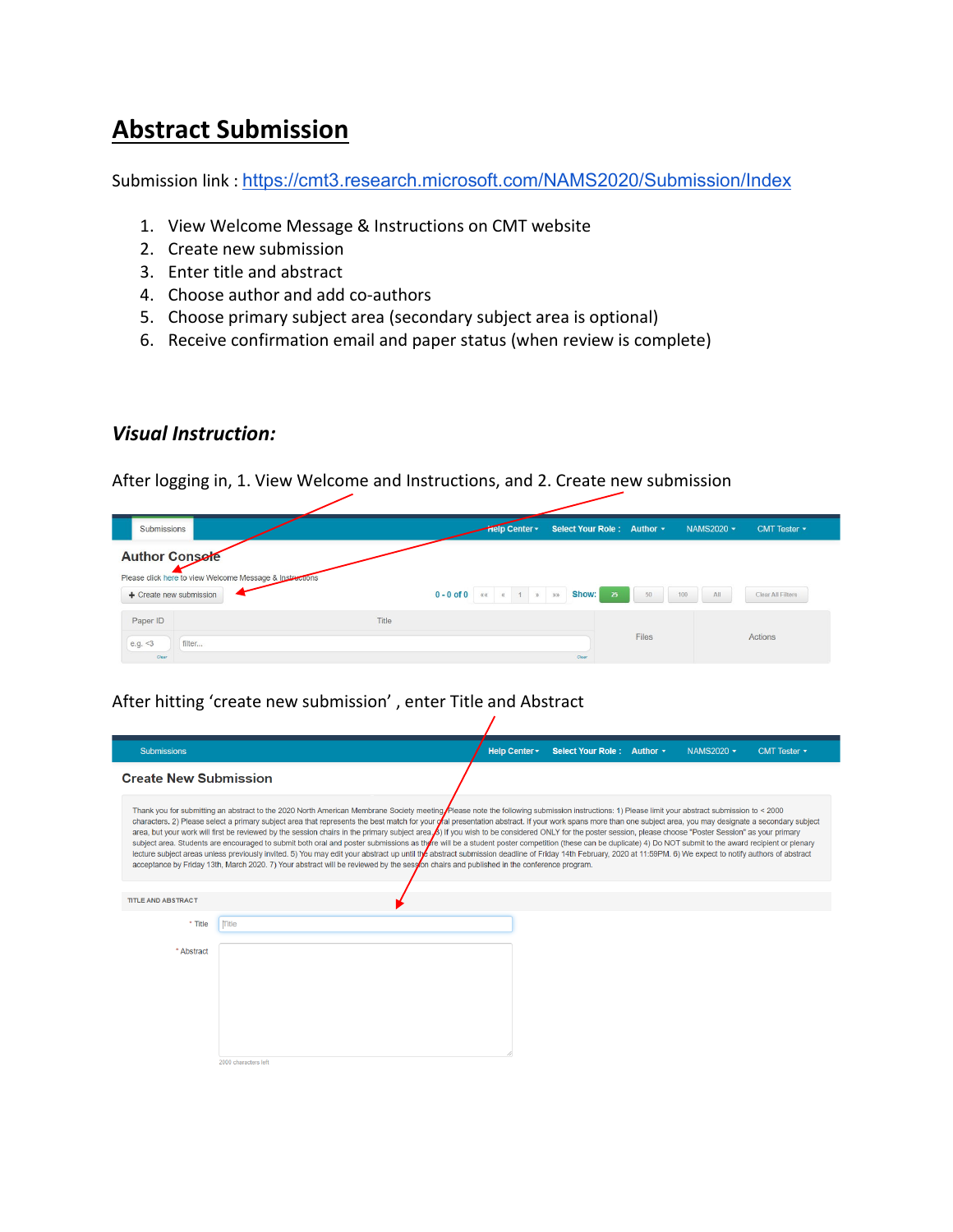#### Choose authors (see next section for instruction on adding co-authors), and select subject area



#### After hitting 'submit', you will receive a submission confirmation

| <b>Submissions</b>                                      | Help Center -<br>Select Your Role: Author -<br>NAMS2020 -<br>CMT Tester -                 |  |
|---------------------------------------------------------|-------------------------------------------------------------------------------------------|--|
| <b>Submission Summary</b>                               | <b>M</b> Email ▼<br><b>A</b> Print                                                        |  |
| <b>Conference Name</b>                                  | North American Membrane Society Meeting 2020                                              |  |
| Paper ID                                                |                                                                                           |  |
| <b>Paper Title</b>                                      | <b>Test</b>                                                                               |  |
| <b>Abstract</b>                                         | <b>Test</b>                                                                               |  |
| <b>Created on</b>                                       | 11/21/2019, 6:39:16 PM                                                                    |  |
| <b>Last Modified</b>                                    | 11/21/2019, 6:39:16 PM                                                                    |  |
| <b>Authors</b>                                          | CMT Tester ( University of Texas) <johnnyyao969608@gmail.com></johnnyyao969608@gmail.com> |  |
| <b>Primary Subject Area</b>                             | MATERIALS: - > Membrane Synthesis and Casting                                             |  |
|                                                         |                                                                                           |  |
| <b>Back to Author Console</b><br><b>Edit Submission</b> |                                                                                           |  |

#### Note: You may edit your abstract until **submission deadline, Friday 14th Feb, 2020 at 11:59PM.**

| Submissions               |                                                          |       | <b>Help Center -</b>                    | Select Your Role: Author - |                                                                     | NAMS2020 - | CMT Tester -      |
|---------------------------|----------------------------------------------------------|-------|-----------------------------------------|----------------------------|---------------------------------------------------------------------|------------|-------------------|
| <b>Author Console</b>     |                                                          |       |                                         |                            |                                                                     |            |                   |
|                           | Please click here to view Welcome Message & Instructions |       |                                         |                            |                                                                     |            |                   |
| $+$ Create new submission |                                                          |       | $1 - 1$ of 1<br>$\alpha$<br>$1 \quad n$ | Show:<br>25<br>NN          | 50                                                                  | 100<br>All | Clear All Filters |
| Paper ID                  | Title                                                    |       |                                         |                            |                                                                     |            |                   |
| e.g. < 3                  | filter                                                   |       | Files                                   |                            | Actions                                                             |            |                   |
| Clear                     |                                                          | Clear |                                         |                            |                                                                     |            |                   |
|                           | Test<br>Show abstract                                    |       |                                         |                            | Submission:<br><b>E'</b> Edit Submission <b>*</b> Delete Submission |            |                   |